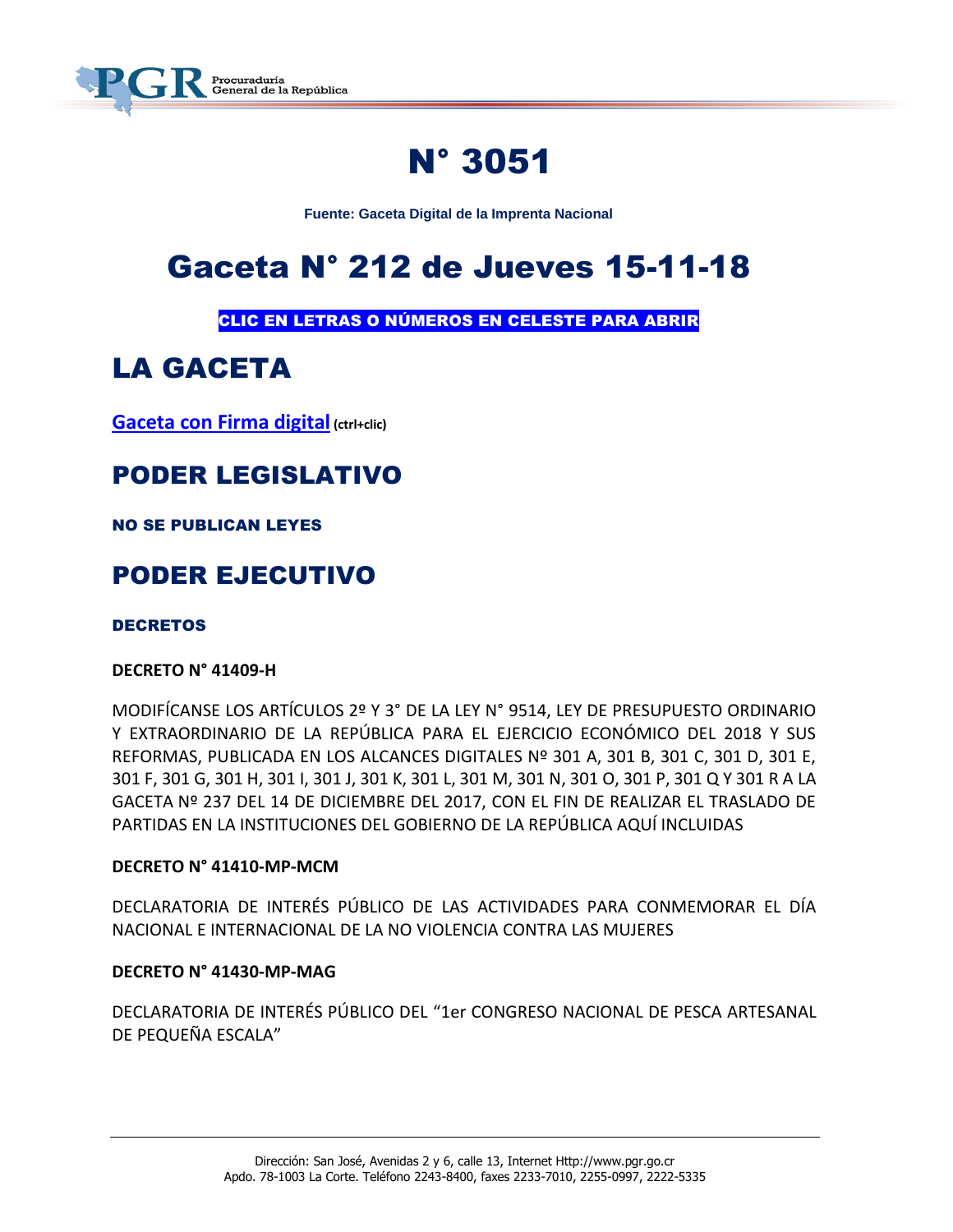

## DOCUMENTOS VARIOS

[AGRICULTURA Y GANADERÍA](https://www.imprentanacional.go.cr/gaceta/?date=15/11/2018#agricultura-y-ganadera)

#### **DIRECTRIZ**

#### **SENASA-DG-D002-2018**

SE ESTABLECE EL "SÍMBOLO DE SANIDAD", COMO INSTRUMENTO PARA PROPICIAR EL RECONOCIMIENTO POR PARTE DE ESTA AUTORIDAD, A AQUELLOS ESTABLECIMIENTOS QUE CRÍAN Y DESARROLLEN ANIMALES O QUE PROCESEN, INDUSTRIALICEN Y COMERCIALICEN PRODUCTOS, SUBPRODUCTOS Y DERIVADOS DE ORIGEN ANIMAL PRODUCIDOS EN COSTA RICA QUE SE ENCUENTRAN COMPROMETIDOS CON EL CUMPLIMIENTO DE LA NORMATIVA GENERAL EMITIDA EN MATERIA DE SANIDAD, GESTIÓN AMBIENTAL Y CON PROCESOS DE MEJORA CONTINUA Y QUE SEAN DIGNOS DE SER DIFERENCIADOS FRENTE AL CONSUMIDOR

- [ECONOMÍA, INDUSTRIA Y COMERCIO](https://www.imprentanacional.go.cr/gaceta/?date=15/11/2018#economa-industria-y-comercio)
- [EDUCACIÓN PÚBLICA](https://www.imprentanacional.go.cr/gaceta/?date=15/11/2018#educacin-pblica)
- [JUSTICIA Y PAZ](https://www.imprentanacional.go.cr/gaceta/?date=15/11/2018#justicia-y-paz)
- [AMBIENTE Y ENERGÍA](https://www.imprentanacional.go.cr/gaceta/?date=15/11/2018#ambiente-y-energa)

### TRIBUNAL SUPREMO DE ELECCIONES

- [EDICTOS](https://www.imprentanacional.go.cr/gaceta/?date=15/11/2018#edictos)
- [AVISOS](https://www.imprentanacional.go.cr/gaceta/?date=15/11/2018#avisos)

### CONTRATACION ADMINISTRATIVA

- **•** [LICITACIONES](https://www.imprentanacional.go.cr/gaceta/?date=15/11/2018#licitaciones)
- [ADJUDICACIONES](https://www.imprentanacional.go.cr/gaceta/?date=15/11/2018#adjudicaciones)
- [NOTIFICACIONES](https://www.imprentanacional.go.cr/gaceta/?date=15/11/2018#notificaciones)
- [FE DE ERRATAS](https://www.imprentanacional.go.cr/gaceta/?date=15/11/2018#fe-de-erratas)

### REGLAMENTOS

#### [MUNICIPALIDADES](https://www.imprentanacional.go.cr/gaceta/#municipalidades)

#### **MUNICIPALIDAD DE POÁS**

MODIFICACIÓN DEL ARTÍCULO 17 DEL REGLAMENTO AUTÓNOMO DE ORGANIZACIÓN Y FUNCIONAMIENTO DEL COMITÉ CANTONAL DE DEPORTES Y RECREACIÓN DE POÁS